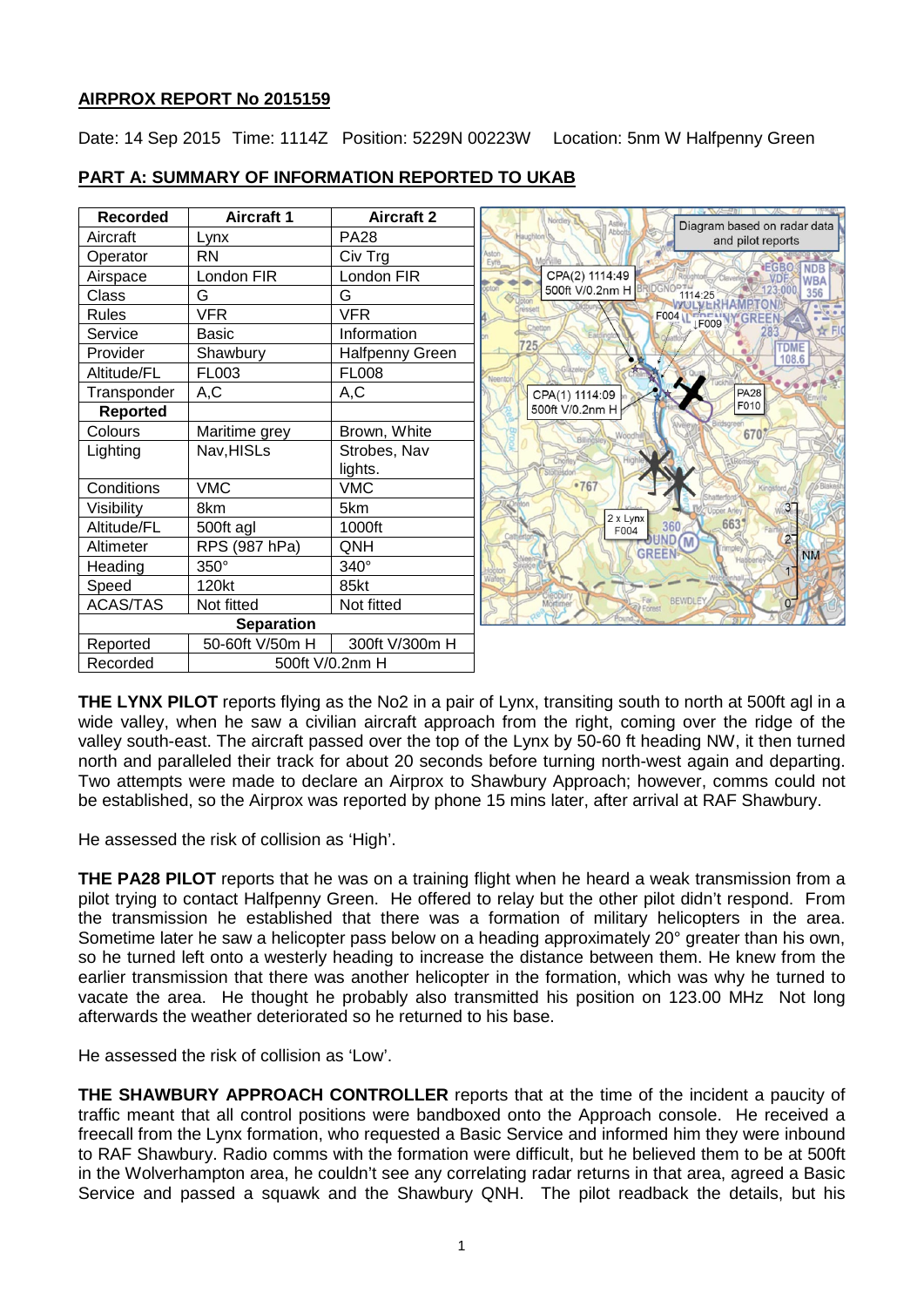transmission was badly broken; therefore, the controller elected to delay any further transmissions until the aircraft were closer to Shawbury in the expectation that communications would improve. He then received a carrier-wave-only transmission and assumed the pilot was trying to contact him; he called asking if they were trying to contact him and received a garbled response in reply. He then gave a blind call, passing the airfield details, because this seemed the next logical step for an aircraft routing inbound. He received a broken response but managed to establish that the formation was recovering visually. Shortly afterwards he saw a Shawbury Basic Service squawk appear in the Wrekin area and, at the same time, a loud and clear call from the captain of the formation requesting a join via the Roddington VRP. He later learned that the Captain had been trying to pass details of the Airprox.

**THE SHAWBURY SUPERVISOR** reports that he did not witness the event; however as Watch Supervisor he received a telephone call from one of the pilots in the Lynx formation advising that they were reporting an Airprox. The pilot reported that on recovery to Shawbury they had seen a blue and white, low-winged aircraft approximately 60ft directly above them, routing southeast to northwest. Neither aircraft in the formation had initiated avoiding action because there wasn't time to react. The pilot also reported that although they had tried twice, they were unable to report it on frequency due to 'readability' issues.

## **Factual Background**

The weather at Shawbury was recorded as follows:

METAR EGOS 141050Z 08011KT 9999 BKN010 12/10 Q0992 GRN BECMG BKN015 WHT=

#### **Analysis and Investigation**

#### **Military ATM**

At 1113:01 (Figure 1), the Lynx formation freecalled Shawbury Low Level frequency and at 1113:12, requested a Basic Service, 6nm SW of Wolverhampton at 500ft agl.



Figure 1: Lynx formation freecalled Shawbury at 1113:01 (Lynx lead squawking 7000, Mode C A05; PA28 squawk 7000, Mode C A09).

At 1113:37, Shawbury Low-Level confirmed a Basic Service and provided the squawk 7420.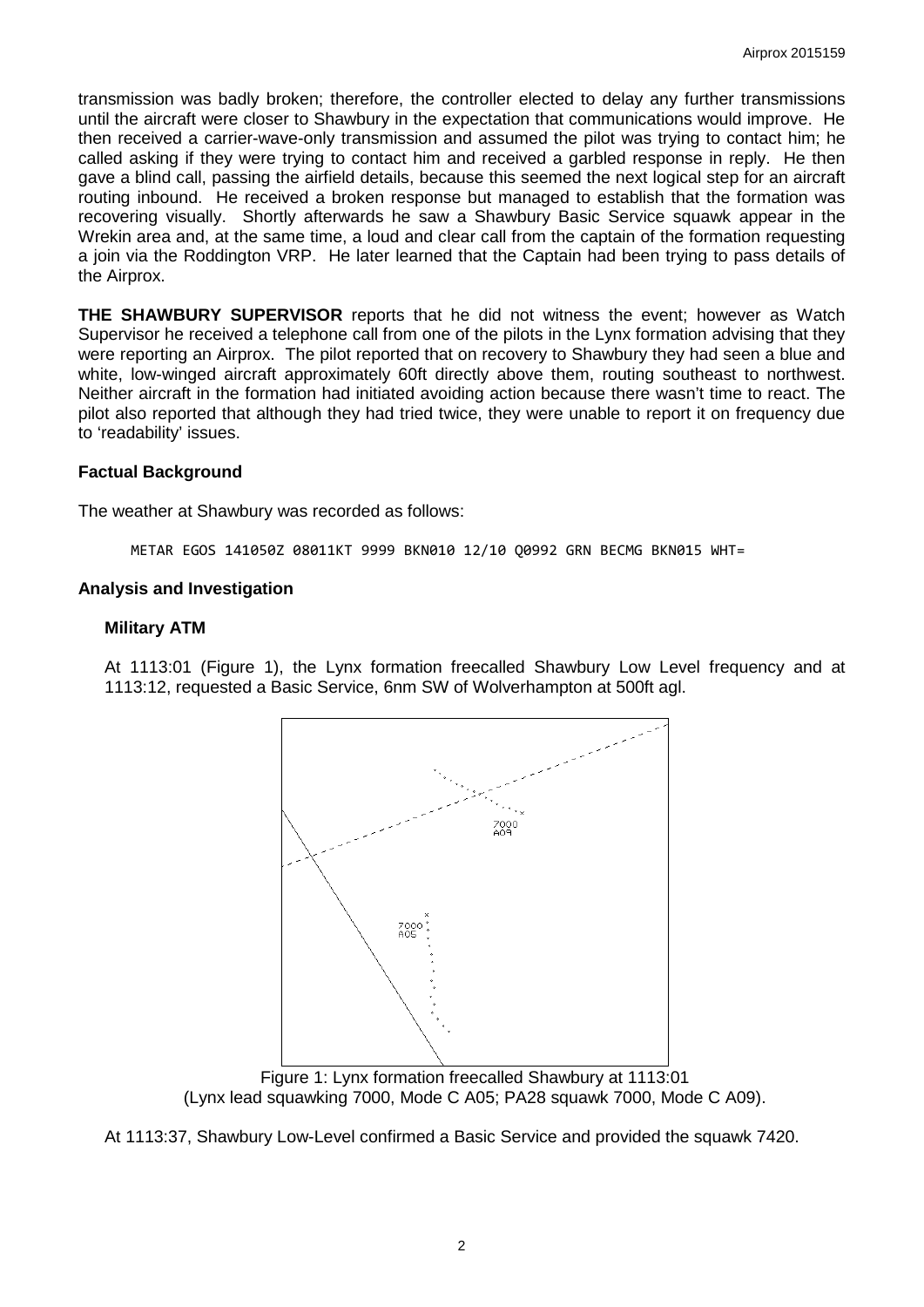

At 1114:11 (Figure 4), the Lynx lead had changed to the Shawbury squawk of 7420 and separation was 0.3nm horizontally.



Figure 4: Geometry at 1114:11.

The Closest Point of Approach (CPA) was estimated at approximately 1114:17 with 500ft height separation and 0.2nm horizontal separation.



Figure 5: CPA at 1114:17.

Despite poor RT communications between the controller and cockpit, the aircrew had requested and were provided with a Basic Service. The Lynx return appeared on the RAC replays; however, it is not known if it was displayed on the Shawbury radar screen. As the crew were under a Basic Service, they were responsible for their own lookout and collision avoidance, in accordance with the rules of UK FIS.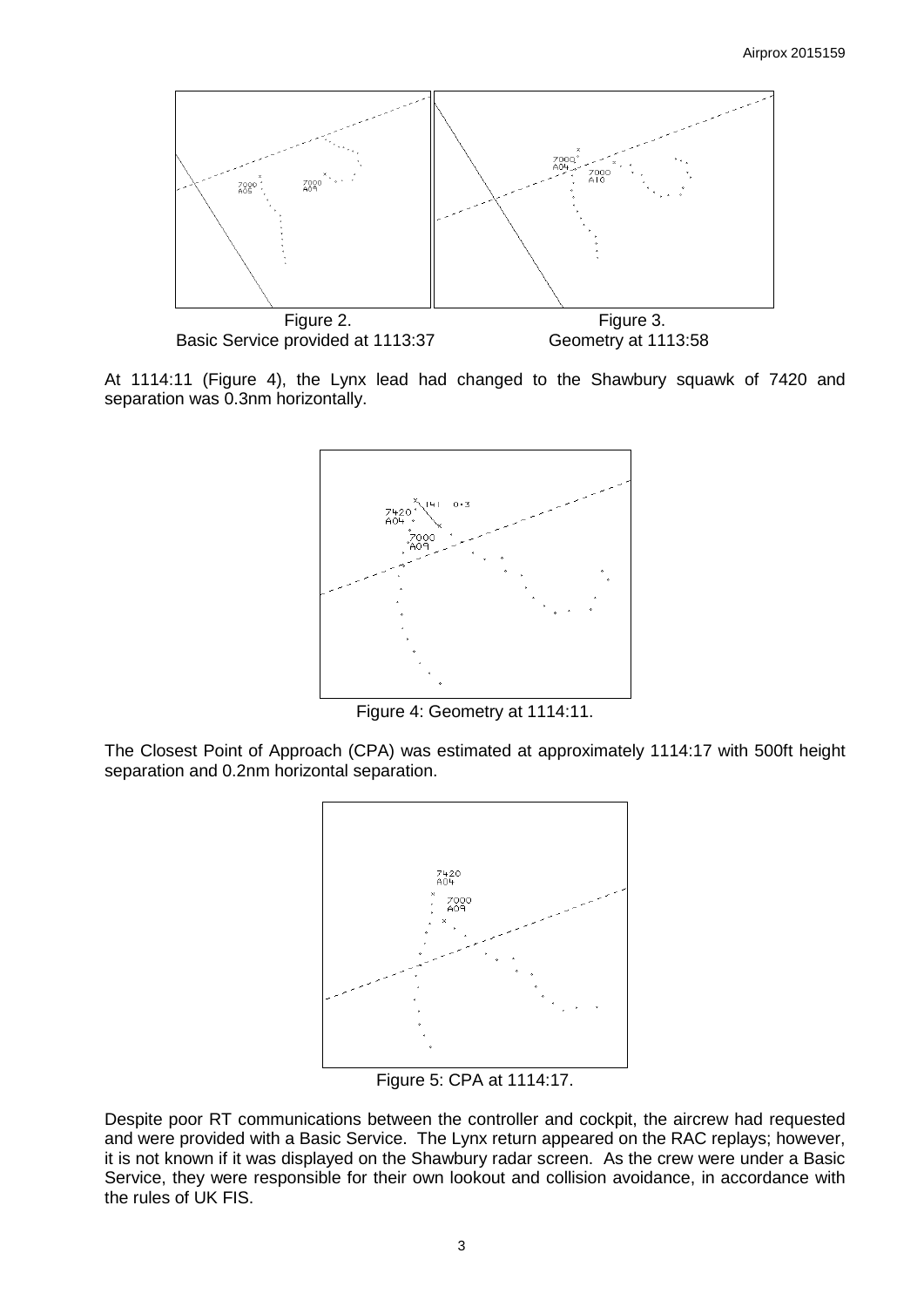The normal barriers to loss of safe separation for an aircraft operating low-level would be crew lookout and an airborne collision alerting system (ACAS) such as TCAS. The Lynx was not fitted with any form of ACAS and the crew in the lead Lynx would have had a late sighting on the PA28 as it approached from behind the ridge.

## **UKAB Secretariat**

The Lynx and PA28 pilots shared an equal responsibility for collision avoidance and not to operate in such proximity to other aircraft as to create a collision hazard<sup>[1](#page-3-0)</sup>. If the incident geometry is considered as overtaking then the Lynx pilot had right of way and the PA28 pilot was required to keep out of the way of the other aircraft by altering course to the right<sup>[2](#page-3-1)</sup>.

## **Summary**

An Airprox was reported when a Lynx and a PA28 flew into proximity at 1114 on Monday 14<sup>th</sup> September 2015. Both pilots were operating under VFR in VMC, the Lynx pilot in receipt of a Basic Service from Shawbury Approach and the PA28 pilot in receipt of an Information Service from Halfpenny Green.

## **PART B: SUMMARY OF THE BOARD'S DISCUSSIONS**

Information available consisted of reports from the pilots of both aircraft, transcripts of the relevant RT frequencies, radar photographs/video recordings, reports from the air traffic controllers involved and reports from the appropriate ATC and operating authorities.

The Board first looked at the actions of the Lynx pilots. The formation was flying low-level, in seeand-avoid airspace at a height which precluded receiving a Traffic Service; a controller providing a Basic Service in these circumstances would not be able to provide any Traffic Information. The Board thought the geography probably had a part to play in this Airprox in that the PA28 was undoubtedly initially masked by the terrain as it came towards the Lynx from over the ridge. In addition, members felt that the PA28's brown and white colour scheme would also cause it to blend in with the background. They therefore thought it likely that the Lynx pilot was startled by the apparent sudden appearance of the PA28 and that this 'startle factor' made the Lynx pilot assess it as being closer than it actually was: radar data indicated that, rather than being 50ft above, in fact the PA28 was in the region of 500ft above.

For his part, the Board thought that the PA28 pilot would also have had difficulty seeing the Lynx because they were grey in colour and would blend in with the ground as he was looking down on them in the valley. The Board noted that he reported turning onto a westerly heading as soon as he saw the Lynx, and thought it likely, therefore, that he hadn't initially seen them as he flew over the ridge and up the valley in what were not ideal weather conditions that would encourage him to valley fly. The Board therefore considered that he was not deliberately tracking the Lynx as they had feared, but was simply flying in the same valley in which, although he had reported being aware that there was a formation of helicopters in the area, he had no way of knowing where they were at the time. The Board again noted that the weather conditions weren't ideal, and that the PA28 pilot reported returning to his base shortly afterwards due to the weather deteriorating; they thought it likely that the pilot also had a high cockpit-workload trying to remain VMC at the time, and that this may have also have degraded his look-out.

The Board noted that neither aircraft had any ACAS fitted and, although the height of the Lynx would have limited any alerts, wished to highlight that had either pilot had an ACAS/TAS fitted they may have gained sufficient information to become aware of the approaching traffic.

l

<span id="page-3-0"></span><sup>1</sup> SERA.3205 Proximity.

<span id="page-3-1"></span><sup>2</sup> SERA.3210 Right-of-way (c) (3) Overtaking.